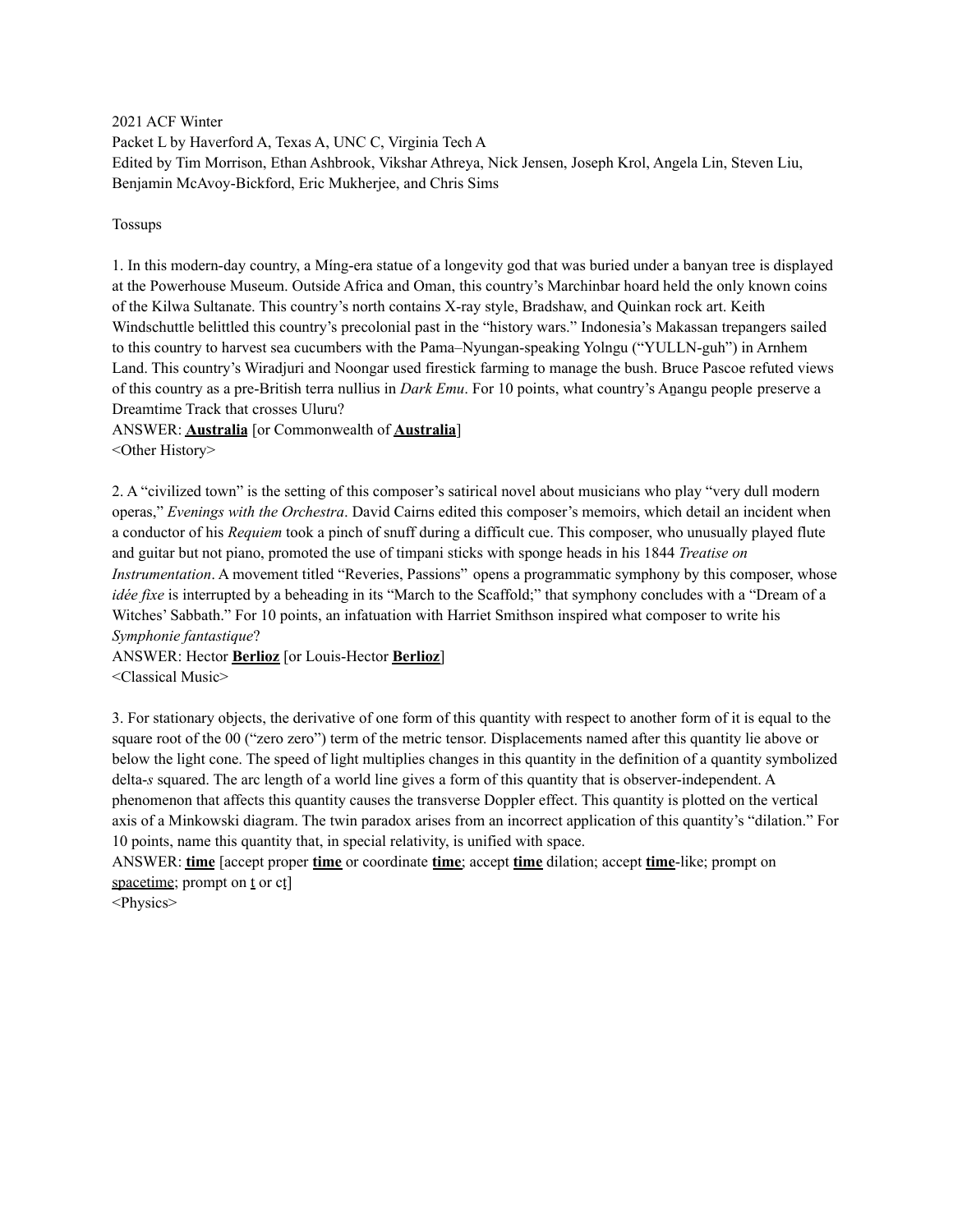4. In a novel set during this conflict, the narrator is haunted by the memory of an assassinated character's "third eye" created by a bullet hole. At the end of that novel about this conflict, one of the narrator's childhood "blood brothers" is revealed to be the "faceless man" who tortures him during it. In another novel set during this conflict, Lieutenant Corson's squad is trapped underground while they search for the title soldier, a friend of Paul Berlin. This war, the setting of *The Sympathizer* and *Going After Cacciato*, is the backdrop of a story about Ted Lavender's death, which causes all of Martha's letters to be burned by Jimmy Cross. That story about this war is titled for soldiers' sentimental belongings. For 10 points, name this war, the setting of Tim O'Brien's *The Things They Carried.* ANSWER: **Vietnam** War [or the **Second Indochina** War or Chiến tranh **Việt Nam**; prompt on Indochina War] (Viet Thanh Nguyen wrote *The Sympathizer*.) <American Literature>

5. A member of this religious tradition supposedly cut off his arm and presented it to his teacher when he tried to pacify his own mind. That student of this tradition was named as his teacher's successor after he bowed, then sat down, when asked a question. A legendary founder of this religious tradition allegedly cut off his eyelids to prevent himself from falling asleep while he stared at a wall for nine years. A saying from this religious tradition describes the reply "mu" to a question about the nature of a dog. This religious tradition produced the *Blue Clif Record* and *The Gateless Gate*. This religious tradition aims to achieve *satori*, or sudden enlightenment. For 10 points, Bodhidharma, a subject of koans ("COH-ans"), started what Sino-Japanese derivative of Mahāyāna Buddhism? ANSWER: **Zen** Buddhism [accept **Chán** Buddhism or **Seon** ("sun") Buddhism; prompt on Buddhism; prompt on Mahāyāna Buddhism]

<Religion>

6. A diamond was painted this color in Diemut Strebe's work *The Redemption of Vanity*. This is the main color of the exterior of a pavilion centered on a "water room," which Asif Khan designed for the 2018 Winter Olympics. An artwork of this color, which injured a Portuguese tourist who fell two-and-a-half meters into it, is titled *Descent into Limbo*. A controversy about works of this color led Stuart Semple to produce a similar "pink" pigment. This color was used for a work dubbed the "zero point of painting." Carbon nanotubes form a pigment of this color which was exclusively licensed to Anish Kapoor, and which prefixes this color with "Vanta." In a Suprematist work, Kazimir Malevich used this color to paint a square. For 10 points, name this color that results from the absorption of almost all light.

ANSWER: **black** [or **chornyy** or variants; accept Vanta**black** or "the blackest **black**"; accept *Black Square*] <Other Arts>

7. This non-American author was inspired by the murderer Salvador Agron to write a musical with Paul Simon titled *The Capeman*. In a play by this author, which opens with a sneezing frog saying "Aeschylus me!," Bolom challenges the title character to either better the Devil or be eaten by him. In a play by this author, a man who smashes up the Alcindor Cafe is imprisoned by Corporal Lestrade. This author of *Ti-Jean and his Brothers* wrote a play in which Felix Hobain imagines that he is Makak. A long poem by this author, which features the English expatriate Major Plunkett and the blind man Seven Seas, depicts the fishermen Achille ("ah-SHEEL") and Hector as they vie for the love of Helen and was inspired by the *Iliad* and *Odyssey*. For 10 points, *Dream on Monkey Mountain* and *Omeros* are both by what St. Lucian author?

ANSWER: Derek **Walcott** [or Sir Derek Alton **Walcott**] <World Literature>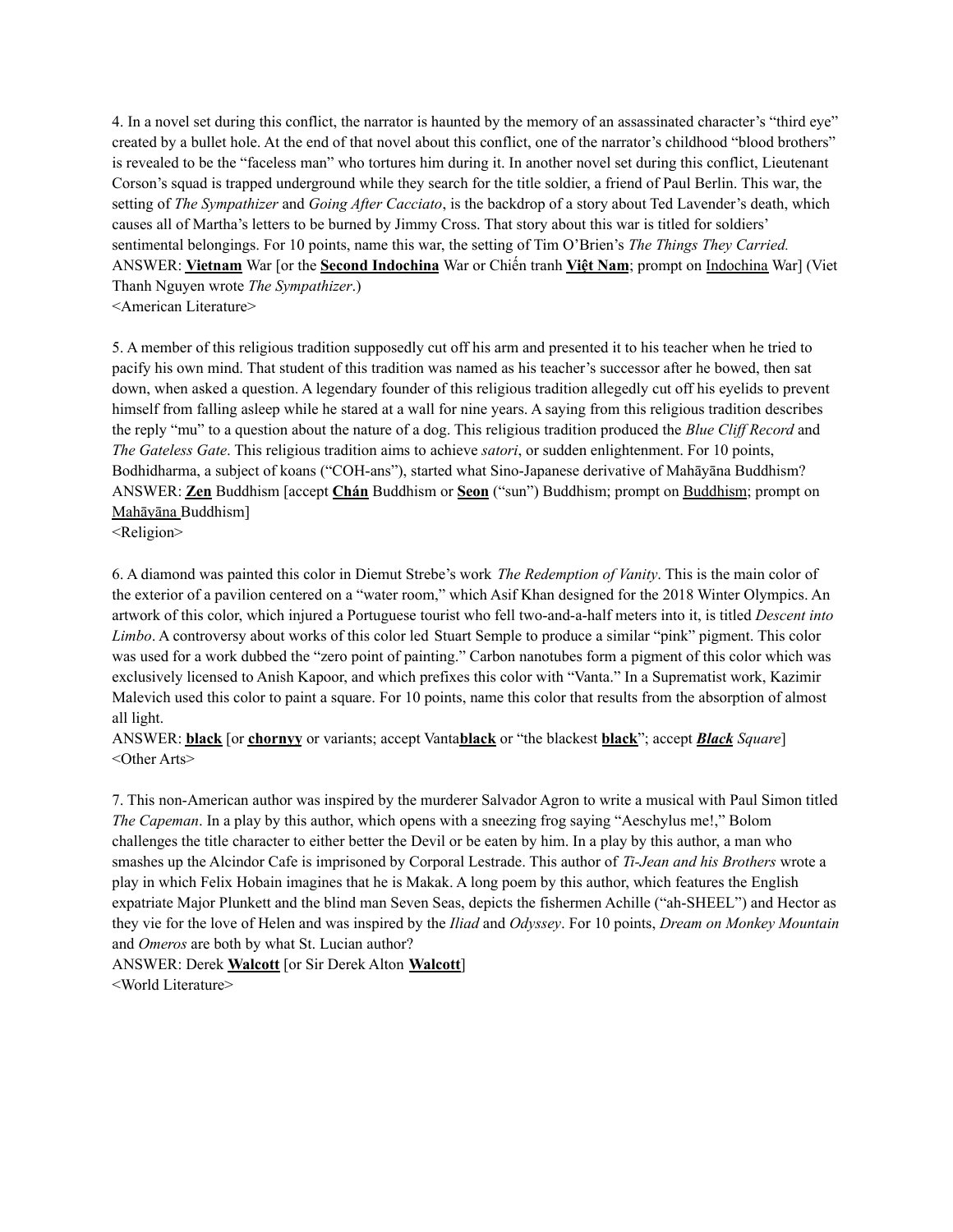8. In this city in 1958, the Agrarian Union and Demarit formed a coalition, leading the USSR to withdraw an ambassador. Like Tokyo, this city built a stadium for the canceled 1940 Summer Olympics. The joint Apollo–Soyuz mission launched two weeks before this city hosted the first CSCE, where Albania broke with 35 signatories. The third "basket" of that summit in this city led namesake "groups" to monitor human rights in Lithuania and Moscow. Near this capital city, the USSR leased the Porkkala Naval Base prior to a neutrality doctrine issued by Presidents Paasikivi and Kekkonen. Like SALT I, this city's namesake accords bolstered Leonid Brezhnev's ("BRIZH-niff's") détente. The 1952 Summer Olympics were held in this city, whose bombing opened the Winter War. For 10 points, name this capital of Finland.

ANSWER: **Helsinki** [or **Helsingfors**; or **Helsingia**; accept **Helsinki** Olympics; accept **Helsinki** Accords or **Helsinki** Process or **Helsinki** Final Act or **Helsinki** Declaration; accept **Helsinki** Watch or Lithuanian **Helsinki** Group or similar; prompt on Moscow Helsinki Group]

<European History>

9. In chromatography, these molecules are stained by aniline hydrogen oxalate. One of these molecules called Ficoll ("FAI-cawl") is used to separate the components of blood. In a form of affinity chromatography, these molecules bind to concanavalin A. A continuous gradient of one of these molecules is used to separate polyribosomes via centrifugation. A mixture of sodium citrate, anhydrous sodium carbonate, and copper sulfate makes up Benedict's reagent, which reacts with these molecules when they have free aldehyde or ketone groups. Haworth projections are used to display the cyclic configurations of these molecules, whose monomers usually have carbon, hydrogen, and oxygen in a 1-to-2-to-1 ratio. For 10 points, name these macromolecules that include starch and glucose. ANSWER: **sugar**s [or **glycan**; or **carbohydrate**s; or **saccharide**s; or **monosaccharide**s; or **disaccharide**s; or **polysaccharide**s; or **aldose**s; or **ketose**s; or **pentose**s; or **hexose**s; accept **glycoprotein**s; accept specific sugars like **sucrose** or **cellulose** or **glucose**]

<Chemistry>

10. Roy Radner proved that, in a paradigm named for this adjective, equilibria possess a fully revealing price function except on a measure-zero set of economies. This adjective is suffixed with "-izable" to describe strategies that survive the iterated deletion of strictly dominated strategies. In economics, this adjective describes a preference relation that is transitive and complete. A 1970s-era "revolution" in macroeconomics resulted from the use of expectations described by this adjective, which are correct on average. Herbert Simon introduced a "bounded" form of a concept derived from this adjective, which contradicts the assumptions of *Homo economicus*. For 10 points, name this adjective, which describes someone who behaves in accordance with reason. ANSWER: **rational** [accept **rational** expectations or **rational**izable, accept **rational**ity] <Social Science>

11. In the *Gylfaginning* ("gill-vug-inning"), Just-as-High describes one of these locations where dead humans are fed on by so many snakes that "no tongue can count them." The first swans reside at one of these locations that causes their skin to turn white from its holiness. A wise man, who was [emphasize] *not* Heimdall, used the Gjallarhorn at one of these locations to sharpen his wits. It's not a hall, but one of these locations called Hvergelmir lies beneath the antlers of the stag Eikthyrnir ("ike-THEER-neer"). The fate-weaving Norns reside at Urdarbrunnr ("ur-dur-BROON-ner"), one of three of these locations found at the base of Yggdrasil ("IGG-drah-seel"). Odin sacrificed his eye to gain infinite wisdom at one of these locations associated with Mimir. For 10 points, Europeans tossed coins into what water sources that would grant them wishes?

ANSWER: **well**s [accept **spring**s; accept wishing **well**s; accept Mimir's **well** or the **well** of Urd; accept **brunnr** until "Urdarbrunnr" is read and prompt afterwards; prompt on trees by asking "what specific locations are adjacent to the tree?"; prompt on roots by asking "what specific locations are adjacent to the roots?"; prompt on Yggdrasil or the World Tree by asking "what specific locations associated with Yggdrasil?" <Mythology>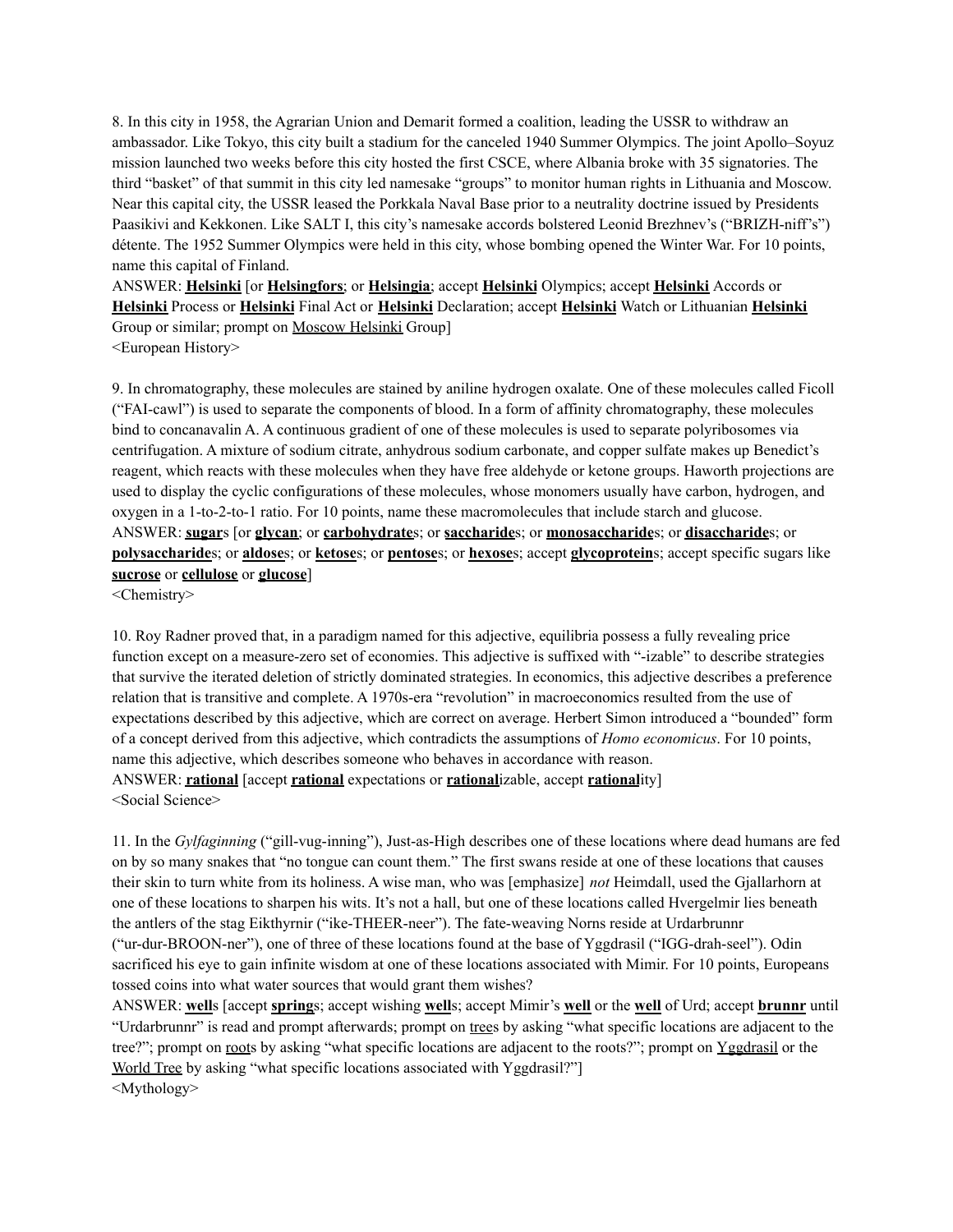12. A book by John Livingston Lowes titled for a location in this poem argues that it was influenced by William Bartram's travelogues. This poet's author weeps "I am finished, finished" in a Stevie Smith poem that parodies its creation. This poem is partly set in a "savage place," which is "haunted / By woman wailing for her demon-lover!" In this poem, the image of "dancing rocks" in a "deep romantic chasm" is contrasted with "gardens bright with sinuous rills." This poem warns that "all should cry, Beware! Beware! / His flashing eyes, his floating hair!" This opium-induced poem remains unfinished due to an interruption by a "Person from Porlock." For 10 points, name this Samuel Taylor Coleridge poem about a "stately pleasure dome" in Xanadu built by the title conqueror. ANSWER: "**Kubla Khan**" [or *Kubla Khan: or, A Vision in a Dream: A Fragmen*t] (Lowes's book is *The Road to Xanadu*.)

<British Literature>

13. This company hired mosaic artisans from King Hassan II of Morocco during a project that reused material from St. Louis's abandoned Riverfront Square for the agricultural pavilion The Land. This company's founder, who inspired Philip Glass's opera *The Perfect American*, led "El Grupo" on a 1941 trip to South America to promote the Good Neighbor Policy. Nathalia Holt profiled this company's "queens" Mary Blair and Ruthie Thompson, who worked with its Nine Old Men. Michael Graves designed this company's Swan and Dolphin hotels and worked on its model town, Celebration. This company, which produced *The Three Caballeros* and *Saludos Amigos*, has been led by the CEOs Michael Eisner and Bob Iger, who acquired Lucasfilm and Marvel. For 10 points, what company built Epcot at its Orlando "World?"

ANSWER: **Disney** [or The Walt **Disney** Company or Walt **Disney** Studios; accept **Disney**land or **Disney** World or Walt **Disney** World Resort; accept **Epcot** before read]

<CE/Geo/Other/Pop Culture>

14. A section of this book holds that narcissists will form "a shell of delirious paranoia" around themselves in an endless quest for fame under the "tyranny of public opinion." This book quotes Maurice Merleau-Ponty's assertion that man is "a historical idea" to contend that the body "is a situation" in its section "The Data of Biology." This book asserts that two groups exist in a "primordial *Mitsein*" that propagates innate social orders. This book adopts Hegel's master–slave dialectic to categorize two groups as the "Subject" and "Other." This book points to the influential power of social rules and trends with its statement that "one is not born, but rather becomes, a woman." For 10 points, name this major book of feminist philosophy, written by Simone de Beauvoir. ANSWER: *The Second Sex* [or *Le Deuxième Sexe*]

<Philosophy>

15. This artist heavily influenced their brother's design of an ostrich-shaped stand intended to hold an ostrich egg. A small Meret Oppenheim sculpture is titled for this other artist's "Ear." A pet belonging to this artist's brother Diego inspired his sculptures of stalking cats. This artist used plaster to make a tree for the set of the 1961 restaging of *Waiting for Godot*. This artist placed four figures moving separately around the woman in the center in the work *City Square*. In 2015, a work by this artist of *Standing Woman* that shows a man "pointing" became the most expensive sculpture ever, succeeding another bronze sculpture by this artist that exemplifies his characteristic long, thin legs and torsos. For 10 points, name this Swiss sculptor of the *Walking Man* series. ANSWER: Alberto **Giacometti** [accept *Giacometti's Ear*]

<Painting/Sculpture>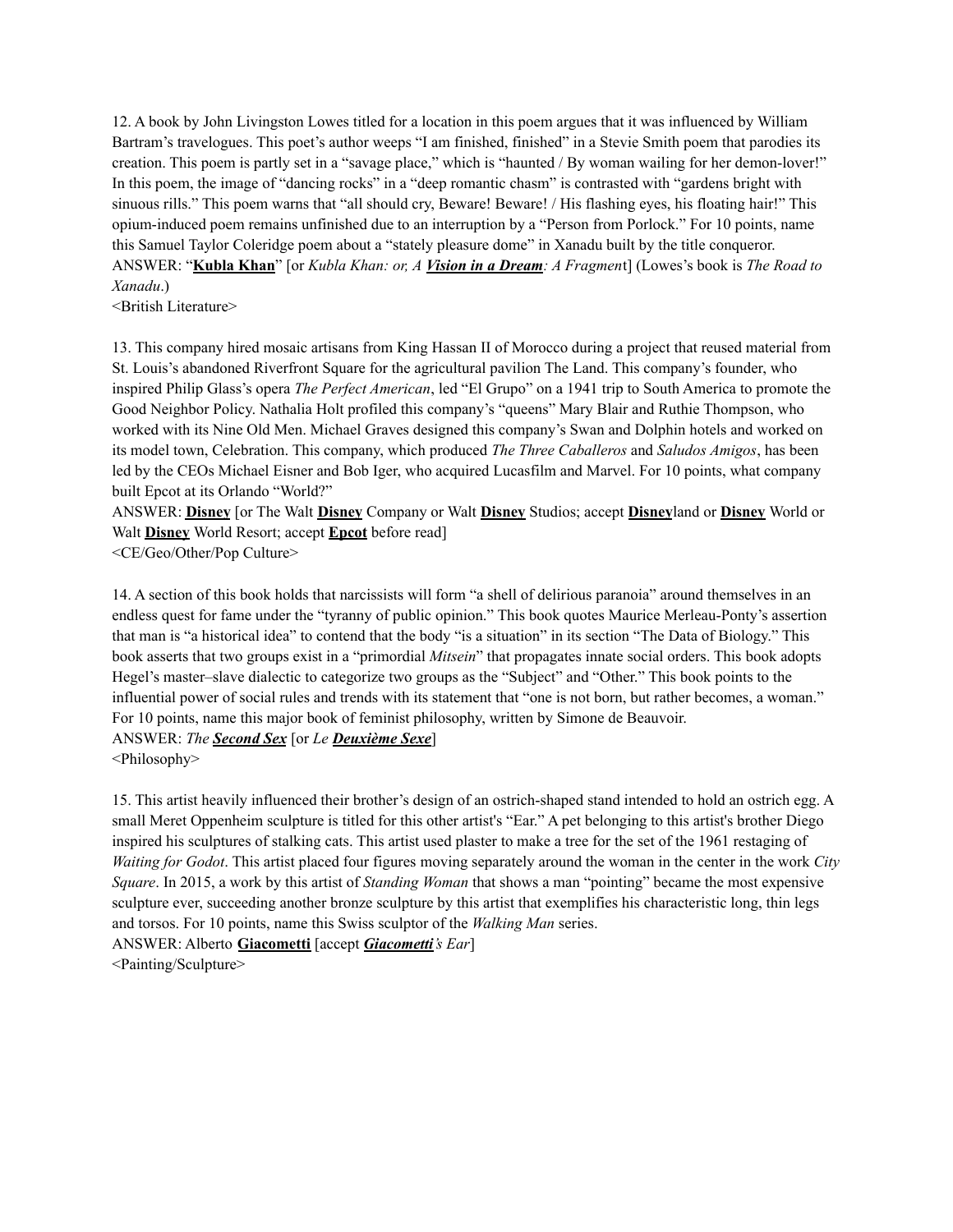16. These systems can be linked by interconnectors into synchronous areas. Time error corrections are calculated when the frequencies of these systems deviate, which load shedding aims to prevent. In the event of complete failure, components of these systems must be restored through a black start. Three-phase supplies are often used in these systems to minimize power loss. A failure to winterize equipment resulted in the near-total collapse of one of these systems operated by ERCOT ("er-cot"). Demand in these systems that cannot be matched by peaking plants can result in brownouts. Substations in these systems can step voltage up or down for efficient power transmission. For 10 points, name these networks of transmission lines that deliver electricity from power plants to consumers. ANSWER: electrical **grid**s [or power **grid**s; or **main**s] <Other Science>

17. Alaska Natives got this resource from Batza Tena near Gates of the Arctic. The Washoe traded salt and this resource for Miwok acorns on Carson Pass. Rind thickness underlies this material's imprecise "hydration dating." In North American trade networks, shells, turquoise, copper, mica, and pipestone were sent west for this material's snowflake, rainbow, and fire forms. Bandelier's Ancestral Puebloans got a green type of this rock from the faraway "Pachuca source." This tektite-like rock, which forms "Apache tear" pebbles, was quarried from a namesake "cliff" in Yellowstone and the Mono–Inyo Craters. Chert, flint, and this felsic rock were often knapped for projectile points. Mesoamericans fashioned this rock into mirrors and prismatic blades due to its exceptional sharpness. For 10 points, name this black volcanic glass.

ANSWER: **obsidian** [accept **Obsidian** Cliff; accept **obsidian** hydration dating or **OHD**: accept fire **obsidian** or rainbow **obsidian** or snowflake **obsidian**; accept **obsidian**ite or **perlite**; prompt on volcanic glass or igneous rocks or volcanic rocks or stones or similar before read; prompt on rhyolite or rhyolitic rock] <American History>

18. A tombstone that details the Ān family's practice of this religion was unearthed in Luòyáng ("l'wo-yahng") in 2006. The exiled Sassanid prince Peroz may have converted to this religion while in China. A set of "sutras" named for the founder of this religion were found at the Mògāo Caves. Sinologist Martin Palmer claims that people of this religion worshipped in the Dàqín pagoda. The Xī'ān Stele describes Emperor Tàizōng's meeting with Alopen, who spread this religion in China. Two holy men of this religion supposedly smuggled Chinese silkworms west. Emperor Wǔzōng ordered the persecution of Buddhism, Zoroastrianism, and this religion, whose "Nestorian" form was introduced to Táng dynasty China. For 10 points, name this religion brought to China by European missionaries like Matteo Ricci.

ANSWER: **Christian**ity [or **Jīdūjiào**; or **Jǐngjiào**; accept **Nestorian**ism; or **Nestorian** Christianity before read; accept Roman **Catholic**ism or **Tiānzhǔjiào**; accept **Church** of the East] <World History>

19. A stand-in for the author narrates an assassination in this city in Laurent Binet's novel *HHhH* ("H-H-H-H"). A woman from this city has dreams of her husband becoming a rabbit after getting shot on an airfield and of him forcing women to do calisthenics around a pool at gunpoint. Memories of growing up in this city return to the architectural historian Jacques as he traces his mother's life in this city in W.G. Sebald's novel *Austerlitz*. A woman from this city drags her husband to the countryside and cuts off his connection with his mistress, who is obsessed with bowler hats. A man becomes a window washer in this city after he refuses to retract an anti-communist article and later dies in a car crash with his wife Tereza. For 10 points, what city is the main setting of *The Unbearable Lightness of Being*?

ANSWER: **Prague** [or **Praha**] <European Literature>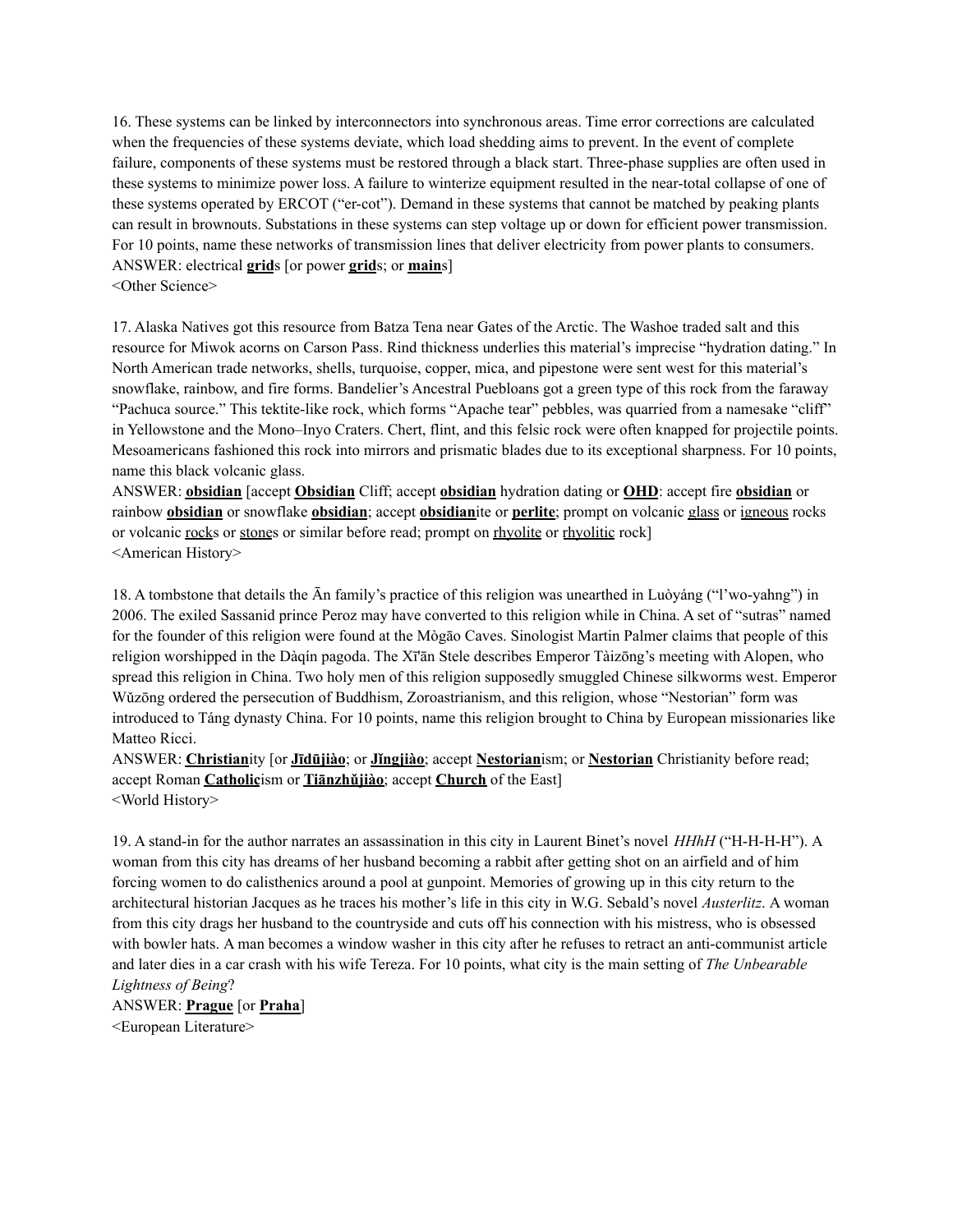20. A version of this protein is encoded by a group II intron from *Geobacillus stearothermophilus* ("geo-bass-ill-us ste-aro-therm-ophil-us"). This protein's p66 subunit binds to nevirapine, and its active site binds to abacavir. This protein initially moves along the U5 and R regions after it binds near the PBS. A recombinant form of this protein that is isolated from M-MLV is used in the first step of the RACE procedure and in a form of PCR that has largely replaced northern blotting. Most versions of this protein are able to cleave heteroduplexes with an RNase ("R-N-aze") H domain. Integrase, late-stage protease, and this protein are encoded by the *pol* gene. This enzyme, which violates the first step of the central dogma, is inhibited by zidovudine, or AZT. For 10 points, name this enzyme used by retroviruses like HIV to synthesize DNA from RNA.

ANSWER: **reverse transcriptase** [accept more specific answers like HIV **reverse transcriptase**; prompt on RT-PCR]

<Biology>

21. After he saw this painting, Luca Giordano was so impressed that he painted an "Homage" showing its artist with its subjects. The setup of this painting is reenacted in an Eve Sussman film that lasts 89 seconds. It's not *The Women of Algiers*, but hooks appear on the ceiling in some of the 58 variations on this painting created by a certain artist in 1957. This painting, which represents a new *episteme* according to the first chapter of *The Order of Things*, directly inspired the composition of *The Daughters of Edward Darley Boit*. This painting itself includes two Rubens canvases on the rear wall, behind the artist, who has a red cross on his chest and stares at the viewer from his easel. For 10 points, two servants and a dwarf attend to the Infanta Margarita Teresa in what Diego Velázquez painting? ANSWER: *Las Meninas* [or *The Maids of Honor*] (The variations are by Pablo Picasso.) <Painting/Sculpture>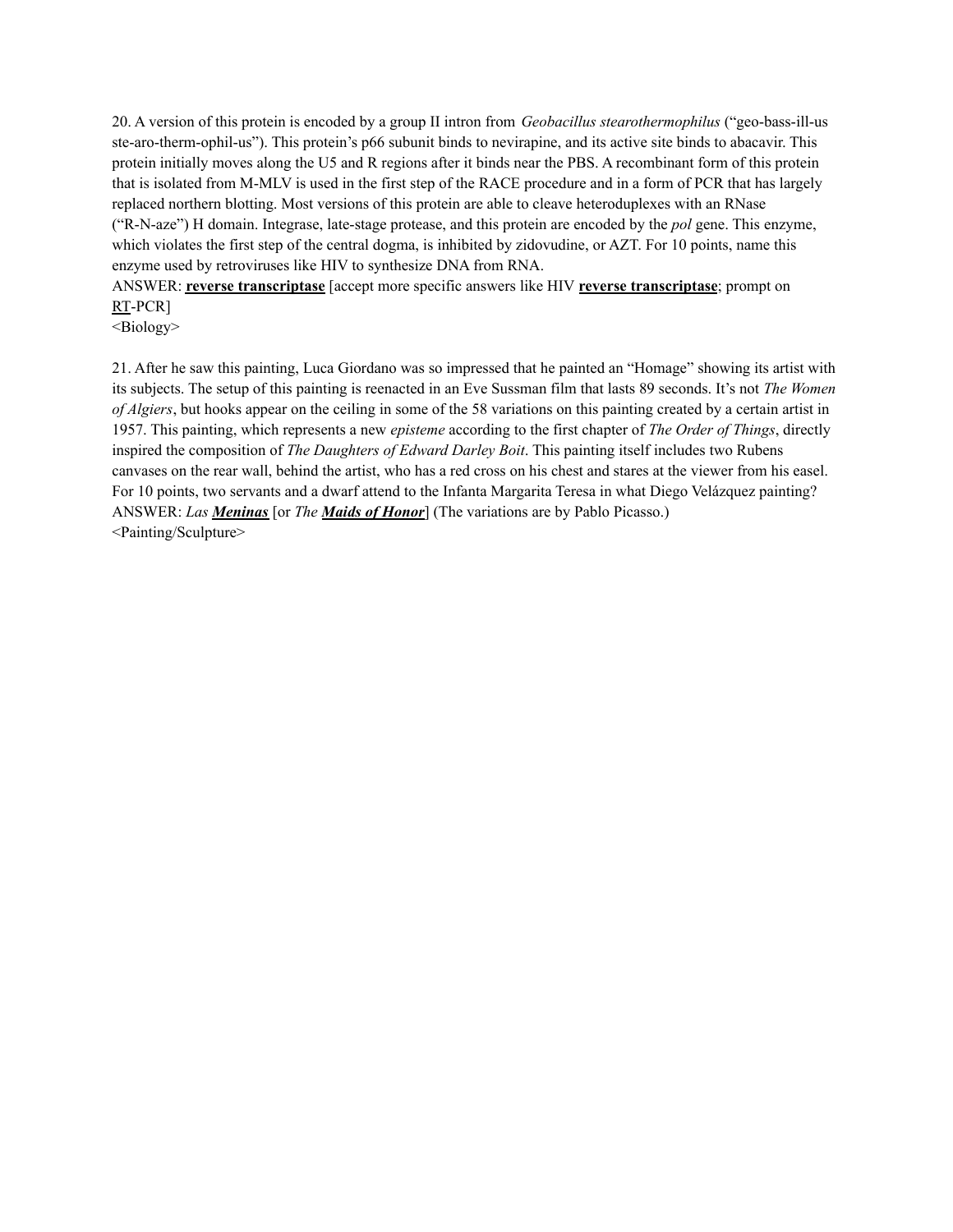### Bonuses

1. The origin of this practice is traced to a time when one person was given 20 rupees in order to learn to trade but instead provided for some holy men. For 10 points each:

[10h] Name this practice that involves providing items such as *karah* to anyone who wants them. It is done in accordance with a religion's principle of *sewa*.

### ANSWER: **langar**

[10m] One of the largest langars in the world is prepared and served at this temple, which is located in the city of Amritsar. Either the common English or Punjabi name is acceptable.

### ANSWER: **Golden** Temple [accept **Harmandir Sahib** or **Darbar Sahib**]

[10e] Langar is run by members of this religious faith, which worships at the Golden Temple. This Indian faith was founded by Guru Nanak.

### ANSWER: **Sikh**ism [accept **Sikhi**]

<Religion>

2. In September 2021, this man was handed a 25-year sentence for terrorism after he was arrested on what he believed was a trip to Burundi. For 10 points each:

[10h] Name this former hotel manager and political activist. As the manager of the Hôtel des Mille Collines, he protected over 1,200 Hutus and Tutsis.

ANSWER: Paul **Rusesabagina** ("roo-say-suh-bah-GYEE-nah")

[10e] Rusesabagina was charged with terrorism in this country, where he housed Hutu and Tutsi refugees during a 1994 genocide.

ANSWER: **Rwanda** [or Republic of **Rwanda**; or République du **Rwanda** or Jamhuri ya **Rwanda** or Repubulika y'u **Rwanda**]

[10m] This current president of Rwanda defended Rusesabagina's arrest. This authoritarian leader has also given Rwanda one of the strictest plastic bag bans in the world.

### ANSWER: Paul **Kagame**

<CE/Geo/Other/Pop Culture>

3. *Halobates* insects unusually inhabit the province described by this adjective, which is applied to deep-sea sediments composed of mixed siliciclastic ("si-li-ci-clastic") clay, calcareous ("cal-ca-reous") ooze, volcanic ash, and meteoric dust. For 10 points each:

[10m] Give this adjective that describes life in the photic and aphotic zones of the water column, prefixed by "epi-," "meso-," "bathy-," "abysso," and "hado." This adjective refers to the open ocean, in contrast to the benthic seabed. ANSWER: **pelagic** [accept **pelagic** province; accept epi**pelagic** or meso**pelagic** or bathy**pelagic** or abysso**pelagic** or hado**pelagic** or hadal**pelagic** zones; accept hemi**pelagic** sediment or **pelagite**; prompt on oceanic zone or neritic zone]

[10h] An early subarctic ice retreat favors a pelagic food web and a high biomass of these cosmopolitan crustaceans. With salps and krill, they form the main components of zooplankton and largest animal biomass on Earth.

ANSWER: **copepod**s [accept **Calanoida** or **Canuelloida** or **Cyclopoida** or **Harpacticoida** or **Misophrioida** or **Monstrilloida** or **Mormonilloida** or **Platycopioida** or **Siphonostomatoida**; prompt on Hexanauplia]

[10e] Thomas Kiørboe ("kee-uhr-boh-eh") argued that pelagic copepods are successful because they capture prey with both "feeding" and "scanning" types of these oceanic flows that include the Benguela, Agulhas, and Gulf Stream.

ANSWER: ocean **current**s [accept ocean **gyre**s; accept Agulhas **Current** or Benguela **Current** or feeding **current**s or scanning **current**s]

<Other Science>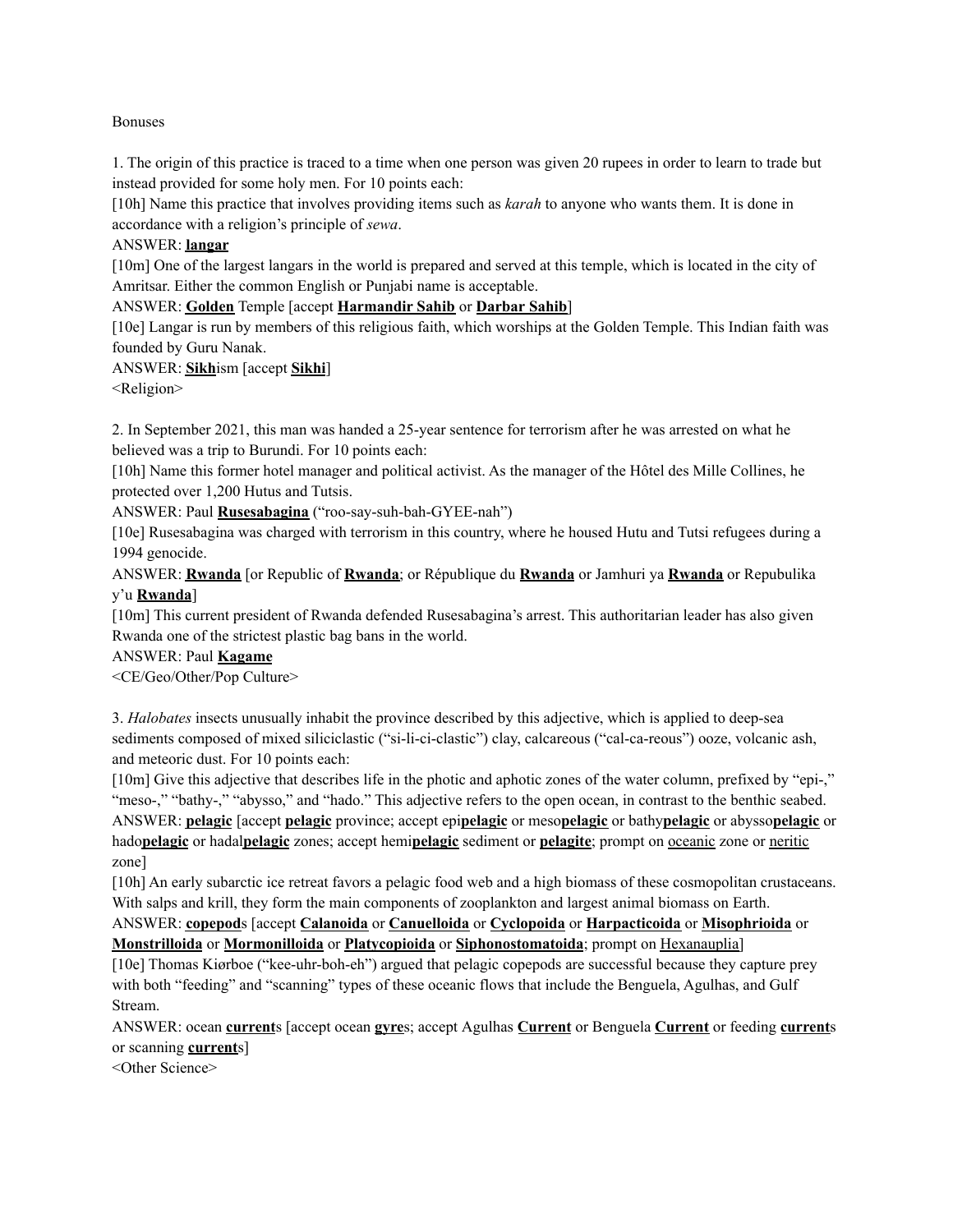4. Canaanite inscriptions cover clay ostraca letters from this kingdom's city of Lachish, whose 701 BCE siege appears in reliefs from Sennacherib's palace in Nineveh. For 10 points each:

[10m] Name this kingdom that resisted Assyria under Hezekiah before Nebuchadnezzar II conquered it. King Josiah compiled Hebrew texts during the Deuteronomic reform after this state's split from Israel's Northern Kingdom. ANSWER: **Judah** [or **Judea**; or Kingdom of **Judah**; or **Yehūdā** or **Ya'uda**; or Bēyt **Dāwīḏ**; prompt on Southern Kingdom]

[10h] After the 609 BCE Battle of Megiddo, this Saite pharaoh crowned Jehoiakim as Judah's new king. This father of Psamtik II possibly sent Phoenicians to circumnavigate Africa and began a canal from Bubastis to the Bitter Lakes.

ANSWER: **Necho II** [accept **Necos II** or **Nekau II** or **Nikuu II** or other variants; prompt on Necho]

[10e] Necho II's Egypt likely traded this food to the Philistine Pentapolis on the Levantine Via Maris. Omri Lernau found that ancient Judeans ate non-kosher, scaleless kinds of this food, which the Romans processed into salty garum.

ANSWER: **fish** [accept any specific fish such as **anchovy** or **sardine**s; accept **seafood**; accept **fish** sauce] <Other History>

5. A "Small Viennese Waltz" and "Waltz in the Branches" appear in the section of a poetry collection titled for a "Flight from" this city. For 10 points each:

[10h] Name this city, above which "Creatures of the moon sniff and prowl about their cabins" in a poem. A collection titled for this city was inspired by a trip its author took here in the 1920s with Fernando de los Rios. ANSWER: **New York** City, New York [accept *Poet in New York* or "Flight from **New York**" or "Huída de **Nueva York**"; prompt on "City that Does Not Sleep" or "City Without Sleep" or "Ciudad sin sueño"] (The poem referenced is "City that Does Not Sleep.")

[10m] This author wrote *Poet in New York* while he was temporarily living in the city. The enigmatic line "Green, how I want you green" recurs throughout this author's poem "Romance Sonámbulo."

ANSWER: Federico García **Lorca** [or Federico del Sagrado Corazón de Jesús García **Lorca**]

[10e] The first section of *Poet in New York* is titled for "Poems of Solitude at" this university where Lorca took classes. This Ivy League university administers the Pulitzer Prize.

ANSWER: **Columbia** University [accept "Poems of Solitude at **Columbia** University"] <European Literature>

6. The Coen brothers remade a film in this genre in which Mattie Ross asks the one-eyed Rooster Cogburn to help her find the man who killed her father. For 10 points each:

[10e] Name this film genre exemplified by *True Grit*, which is often criticized for its treatment of women and Native Americans. *The Good, The Bad and The Ugly* is in this genre's "spaghetti" subtype.

ANSWER: **Western**s [accept Spaghetti **Western**s; accept any answers about the Wild **West**]

[10m] In this 1952 Western by Fred Zinnemann, the feisty Helen Ramirez encourages Grace Kelly's character to support her husband, a marshal played by Gary Cooper, in a climactic showdown against criminal Frank Miller. ANSWER: *High Noon*

[10h] Michelle Williams stars as Emily Tetherow in this director's feminist Western *Meek's Cutoff*. This director's deliberately-paced movies include *Wendy and Lucy*, *Certain Women*, and *First Cow*.

# ANSWER: Kelly **Reichardt**

<Other Arts>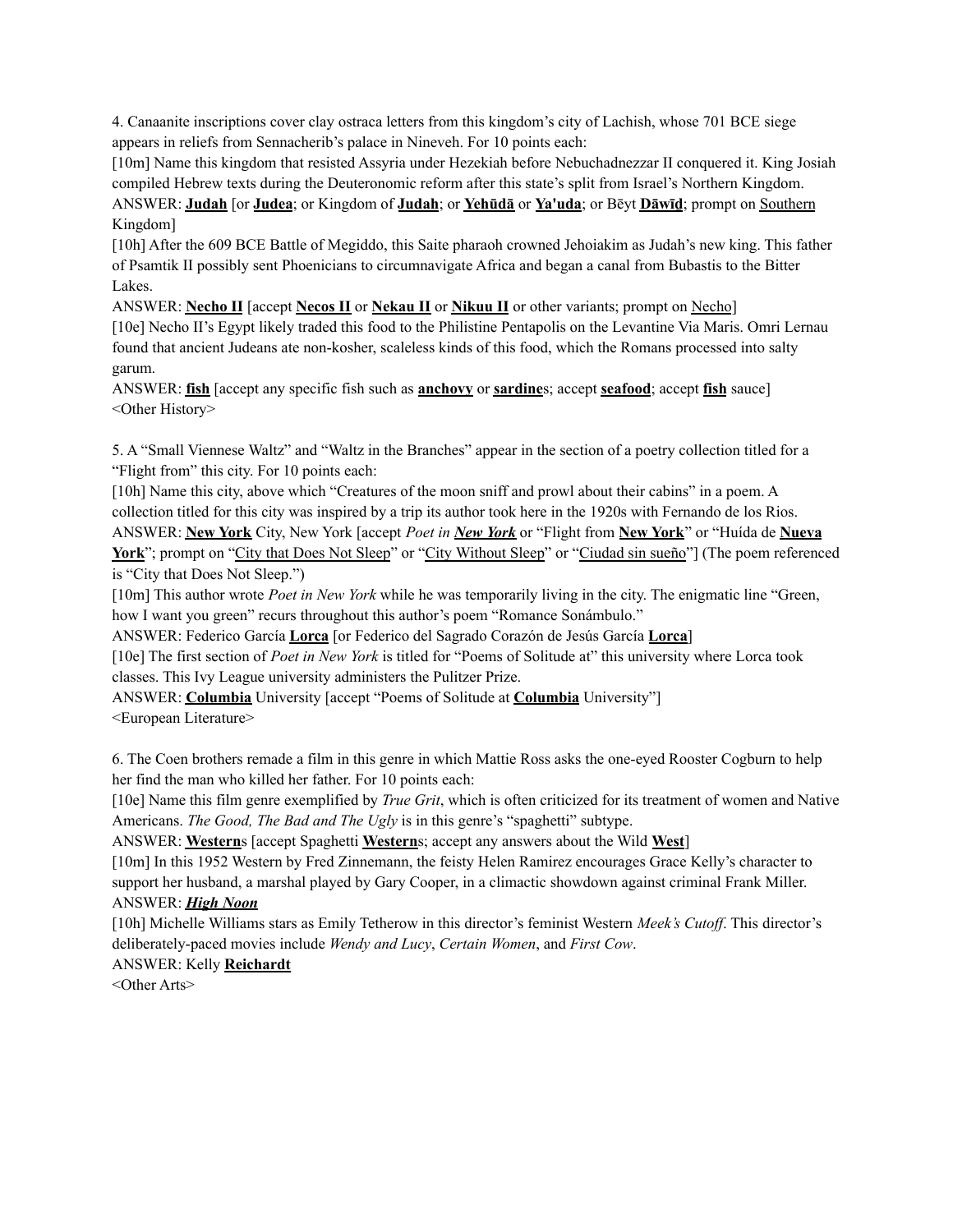7. In a poem, one of these animals is credited for having "moved a poet to prophecies - / A pinch of unseen, unguarded dust." For 10 points each:

[10h] Name this animal that, in one poem, "inspired a bard to win / Ecstatic heights in thought and rhyme." That poem alludes to an earlier one in which this animal is compared to a "Poet hidden / In the light of thought." ANSWER: **skylark** [accept "To a **Skylark**"; accept "Shelley's **Skylark**"; prompt on lark or bird or avian] [10e] This poet of "Shelley's Skylark" described a bird who knew of "some blessed Hope" in his poem "The Darkling Thrush." This author also wrote the novel *Tess of the d'Urbervilles*.

# ANSWER: Thomas **Hardy**

[10m] "A singing speck above the corn" is described in this Victorian author's poem "The Skylark." In another poem, this author wrote about Lizzie and Laura, who are told "Come buy, come buy" at the title location. ANSWER: **C**hristina **Rossetti** [or **C**hristina Georgina **Rossetti**; prompt on Rossetti] (The second poem is "Goblin Market.")

<British Literature>

8. Answer the following about horizontal genetic transmission in bacteria, for 10 points each.

[10e] Lederberg and Tatum discovered conjugation in this species of Gram-negative bacteria. Infection with the enterotoxigenic form of this bacteria can cause diarrhea and food poisoning.

# ANSWER: *E. coli* [or *Escherichia coli*; prompt on *Escherichia*]

[10m] During conjugation, the donor bacterium connects to the recipient bacterium via this thin, hair-like structure that allows for the transfer of DNA.

# ANSWER: sex **pilus** [or sex **pili**; or **fimbria** or **fimbriae**]

[10h] When the F plasmid integrates into the genome, it generates this kind of bacterial strain, which can form mating bridges to transfer its entire genome to another bacteria.

ANSWER: **Hfr** strains [or **Hfr** cells; or **high frequency recombination**] <Biology>

9. A footnote in this essay responds to Saul Kripke's view on the necessity of the mind–brain relation by distinguishing between "perceptual" and "sympathetic" imagination. For 10 points each:

[10h] Name this essay that attacks reductionist explanations of the mind–body problem. This essay argues people are incapable of objective perspective, since "our own mental activity is the only unquestionable fact of our experience."

# ANSWER: "**What Is It Like to Be a Bat**?"

[10e] Thomas Nagel's essay "What Is It Like to Be a Bat?" opens by declaring that this concept is what makes the mind–body problem intractable. This concept refers to mental awareness of one's own existence.

ANSWER: **consciousness** [or word forms like **conscious**; do not accept or prompt on "conscience"] [10m] This thinker refuted Nagel by arguing that humans could achieve a bat's mindset in some situations. This thinker posited a "multiple drafts" model of consciousness in the book *Consciousness Explained*.

ANSWER: Daniel **Dennett** [or Daniel Clement **Dennett** III]

<Philosophy>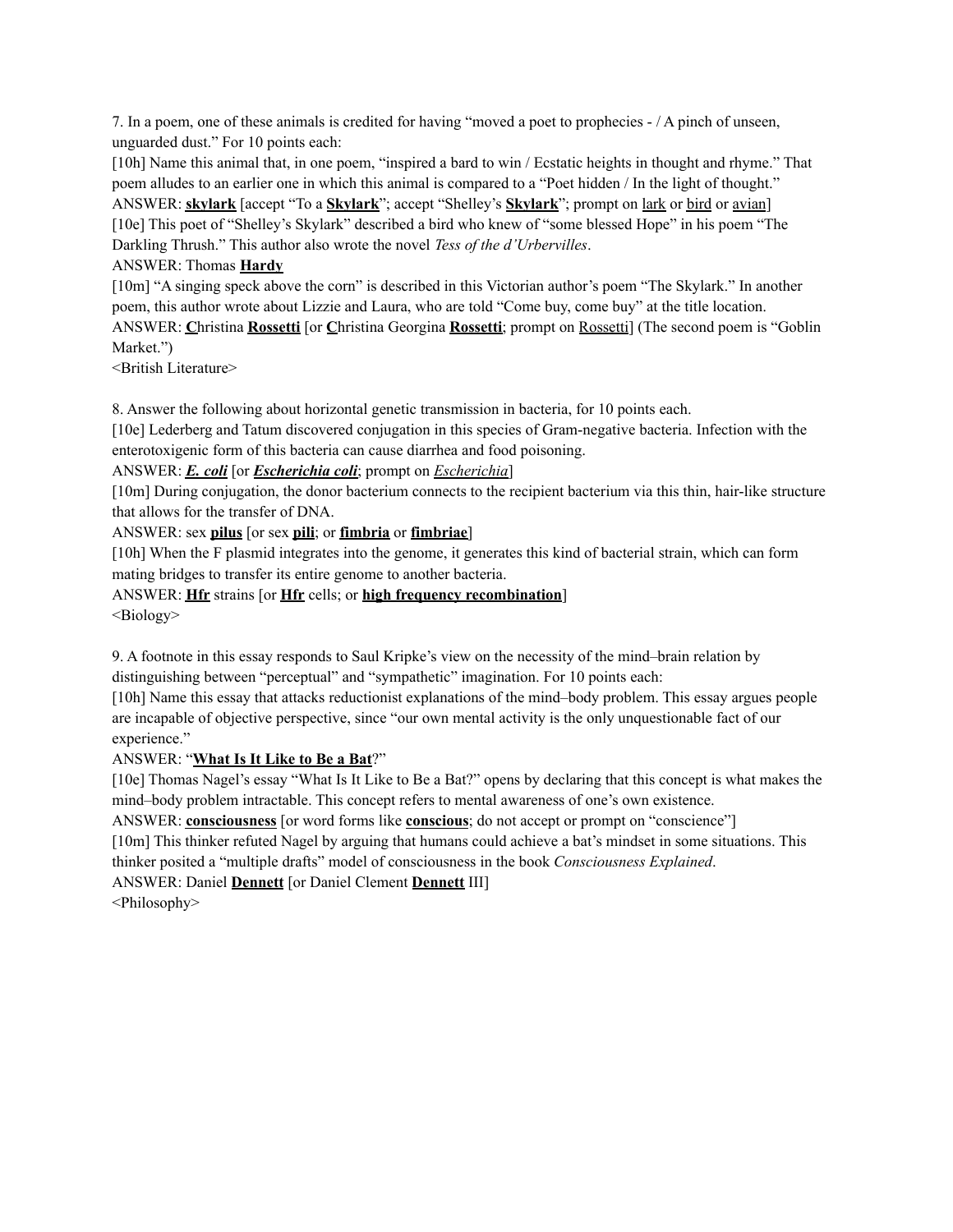10. 18th-century naturalists like George Turner and John Hunter incorrectly viewed these animals as carnivores; Penoboscot tales of the deadly "stiff-legged bear" may arise from the same error. For 10 points each:

[10h] Name these extinct animals discovered by the Shawnee at Kentucky's Big Bone Lick. C. W. Peale displayed the skeleton of one of these animals at his Independence Hall museum and painted its exhumation in Newburgh.

ANSWER: **mastodon**s [or American **mastodon** or *Mammut americanum*; accept Peale's **Mastodon**; accept *Exhumation of the Mastodon* or *Exhuming the First American Mastodon* or similar titles; prompt on mammoths or elephants or Proboscideans by asking "what species were the fossils actually from?"]

[10e] This fossil collector wrote that mastodons disproved the Comte de Buffon's view that American animals were degenerate. This president hoped that his Lewis and Clark expedition would find a living mastodon.

ANSWER: Thomas **Jefferson**

[10m] Jefferson reported sloth fossils from this modern state's Haynes Cave to the American Philosophical Society. "Vandalia" was a proposed colony in this modern-day state, which formed after the Wheeling Convention rejected secession.

ANSWER: **West Virginia** [or **WV**; do not accept or prompt on "Virginia"] (The ground sloth received the binomial name *Megalonyx jeffersonii*.)

<American History>

11. In the frame story of one collection, this character tells stories like "Two Words," in which Belisa Crepusculario sells people individual words from a dictionary. For 10 points each:

[10h] Name this character who narrates tales to her lover, a left-wing photojournalist, in a 1989 collection titled for her "Stories." In a novel, this character is encouraged to write stories by her friend, the transgender actress Mimi. ANSWER: **Eva** Luna [or Eva **Luna**; accept *The Stories of Eva Luna* or *Cuentos de Eva Luna* or equivalents] [10e] Eva Luna narrates many stories by this Chilean author, who depicted the Trueba family in her novel *The House of the Spirits*.

ANSWER: Isabel **Allende** [or Isabel Angélica **Allende** Llona]

[10m] This other Chilean author created more politically unsavory storytellers in the book *Nazi Literature in the Americas*. Scholars hunt for the writer Benno von Arcimboldi in this author's novel *2666*.

ANSWER: Roberto **Bolaño** [or Roberto **Bolaño** Ávalos]

<World Literature>

12. This material was used for a work in Rothenburg Cathedral that allegedly includes a capsule of Christ's blood in the center of a metal cross. For 10 points each:

[10e] Name this material whose "lime" type was used for Tilman Riemenschneider's *Holy Blood Altarpiece*. This material precedes the word "cut" in the name of a common method for making Renaissance prints.

ANSWER: **wood** [accept **wood**cut; accept lime**wood** or other specific types of wood]

[10m] Christ's blood flows in the crucifixion panel of this Matthias Grünewald altarpiece, which includes wooden sculptures by Nikolaus Hagenauer and was commissioned by a Monastery of Saint Anthony.

# ANSWER: *Isenheim Altarpiece*

[10h] In Colmar, the *Isenheim Altarpiece* is displayed alongside the *Orlier Altarpiece* by this German artist, who was Riemenschneider's main influence. Michelangelo copied this artist's engraving of the *Temptation of Saint Anthony*.

ANSWER: Martin **Schongauer** [prompt on "Martin Schön" or "Hübsch Martin"] <Painting/Sculpture>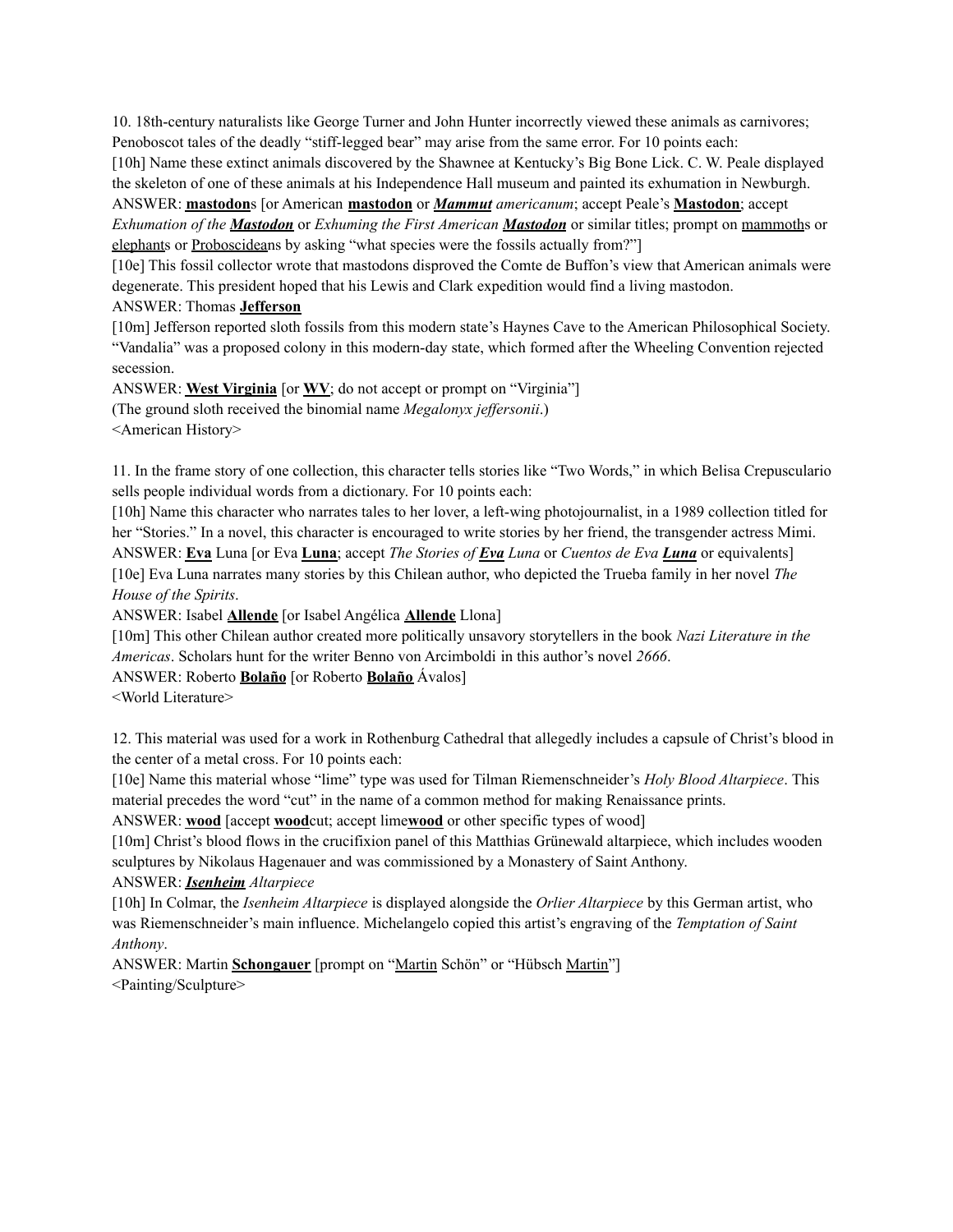13. Answer the following about Erich Hückel's ("HOO-kull's") contributions to chemistry, for 10 points each. [10e] Hückel's rule determines whether a planar cyclic molecule is aromatic. This prototypical aromatic molecule, whose chemical formula is C<sub>6</sub>H<sub>6</sub> ("C-6-H-6"), is commonly drawn as a hexagon containing a circle. ANSWER: **benzene** [or 1,3,5-**cyclohexatriene**]

[10m] The Debye–Hückel equation calculates this value, symbolized gamma, which accounts for deviations from ideal solutions. For non-ideal solutions, Henry's law and Raoult's law must be modified to include this parameter. ANSWER: **activity coefficient**s [do not accept or prompt on "activity"]

[10h] The square root of this parameter is proportional to the log activity coefficient in the Debye–Hückel limiting law. This parameter equals one-half times the sum over all charged species of "concentration times charge-squared." ANSWER: **ionic strength** [prompt on I]

<Chemistry>

14. Puccini's *Tosca* climaxes in the aftermath of this 1800 battle, which inspired the name of Napoléon's grey Arabian war horse and a chicken stew made with crayfish and tomatoes. For 10 points each:

[10m] Name this War of the Second Coalition battle that preceded the occupation of Lombardy. At this climactic battle of the Italian campaigns, Napoléon's army overcame a surprise Austrian attack near Alessandria, Piedmont. ANSWER: Battle of **Marengo** [or Bataille de **Marengo** or Battaglia di **Marengo**; accept chicken **Marengo** or poulet **Marengo** or pollo alla **Marengo**; do not accept or prompt on "Battle of Marignano"]

[10e] After the Battle of Marengo, Napoléon placated conservatives by signing the Concordat of 1801 with this institution. This office wielded temporal power over vast "states" that Napoléon occupied by imprisoning Pius VI. ANSWER: **papacy** [or **pope**; or **Holy See** or **See of Rome** or **Apostolic See** or **bishop of Rome**; or **papa**; or Supreme **Pontiff** or **pontifex** maximus or sommo **pontefice**; accept the **Vatican** or il **Vaticano**; accept **Papal** States;

prompt on Catholic church or State of the Church or Stato della Chiesa or Status Ecclesiasticus] [10h] During il Risorgimento, Pope Pius IX fought the Kingdom of Italy with a batallion named for these Algerian Kabyle guerilla troops, who wore kepis and baggy pants. They inspired a unit "of death" in Poland's January Uprising.

ANSWER: **Zouave**s [accept Papal **Zouave**s or **Zuavi** pontifici; accept **Zouave**s of Death or **Żuawi** śmierci; accept **Zouaoua** or **Zwawa**; prompt on Tirailleurs; prompt on **Igawawen** or **Gawawa**] <European History>

15. The pressure on the surfaces of these materials is equal to one-half epsilon-nought times the E-field squared. For 10 points each:

[10m] Name these materials whose interiors have constant electric potential. In electrostatics, field lines in the vicinity of these materials are always normal to their surface.

ANSWER: **conductors** [accept perfect **conductors** or ideal **conductors**; do not accept or prompt on "superconductors"]

[10h] Using differences in electrostatic energy, the electrostatic pressure on a conductor can be computed using a principle named for this quantity. This quantity is a change in energy that arises from a differential displacement. ANSWER: **virtual work** [accept principle of **virtual work**; prompt on work]

[10e] The free motion of charges in conductors allows them to block electromagnetic radiation, such as in this physicist's namesake "cages." Lenz's law provides the minus sign in this physicist's law of induction.

ANSWER: Michael **Faraday** [accept **Faraday** cage; accept **Faraday**'s law of induction] <Physics>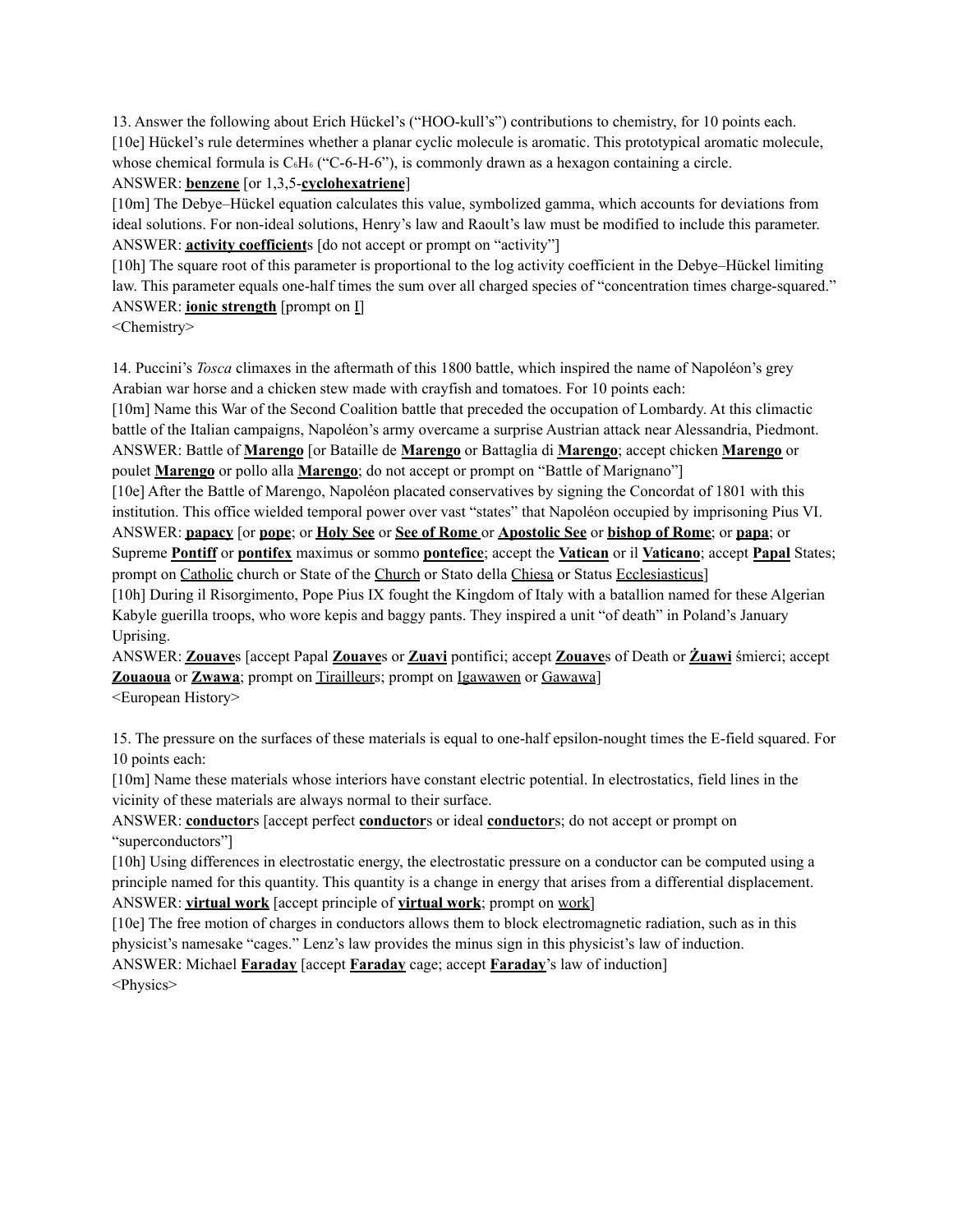16. MLB star Roberto Clemente was killed in a plane crash while on a relief flight to the country ruled by this family. For 10 points each:

[10h] Name this political family that was rumored to have embezzled earthquake aid funds, including those from Clemente. Violeta Chamorro and her husband were exiled by this family, which was overthrown by the FSLN. ANSWER: **Somoza** family [or familia **Somoza**]

[10m] Members of the FSLN, which overthrew the Somoza regime, became known by this name. The Contras opposed that socialist party with this name, which currently rules Nicaragua.

ANSWER: **Sandinista**s [or **Sandinista** National Liberation Front or Frente **Sandinista** de Liberación Nacional] [10e] The Sandinistas were named after Augusto César Sandino, who led opposition to this country's occupation of Nicaragua. Anastasio Somoza Debayle attended West Point, a military academy in this country.

ANSWER: **United States** of America [or **America** or **US** or **USA** or **Estados Unidos**]

<World History>

17. In a procedure developed in the 1970s, these experimental subjects are put through two separation and reunion episodes. For 10 points each:

[10e] Name these people whose development was divided into four stages, including sensorimotor and preoperational, by Jean Piaget ("PEE-ah-zhay").

ANSWER: **child**ren [accept **kid**s or **babies** or other rough equivalents]

[10h] That 1970s procedure, the "Strange situation," was developed by this psychologist, who subsequently classified children as "secure," "anxious-avoidant," and "anxious-ambivalent," to which her student Mary Main later added in the "disorganized" classification.

ANSWER: Mary **Ainsworth** [or Mary Dinsmore **Ainsworth**; or Mary Dinsmore **Salter**]

[10m] The Strange situation experiment helped support a theory developed by John Bowlby that describes this biological desire of a child to develop a relationship with a caretaker.

ANSWER: **attachment** [accept **attachment** theory]

<Social Science>

18. Upon its release, this creature causes seven years of famine and traps 300 men in a hole made by its breath. For 10 points each:

[10m] Name this creature unleashed on the world by Ishtar after a hero spurns her advances. That hero throws this creature's thigh at Ishtar after he slays it.

ANSWER: **Bull of Heaven** [or **Gugalanna**; prompt on bull or bovine or equivalents]

[10e] This ancient Mesopotamian hero slays the Bull of Heaven with his sidekick Enkidu. This king of Uruk goes on a quest to find a plant of immortality in his namesake epic.

ANSWER: **Gilgamesh** [or **Bilgamesh**; or **Pabilgames**; accept the *Epic of Gilgamesh*]

[10h] After he helps kill the Bull of Heaven, Enkidu is doomed to die, a fact which Gilgamesh refuses to acknowledge until a maggot falls from this body part of Enkidu. The Japanese *tengu* have prominent examples of this body part.

ANSWER: **nose**s [prompt on heads or faces]

<Mythology>